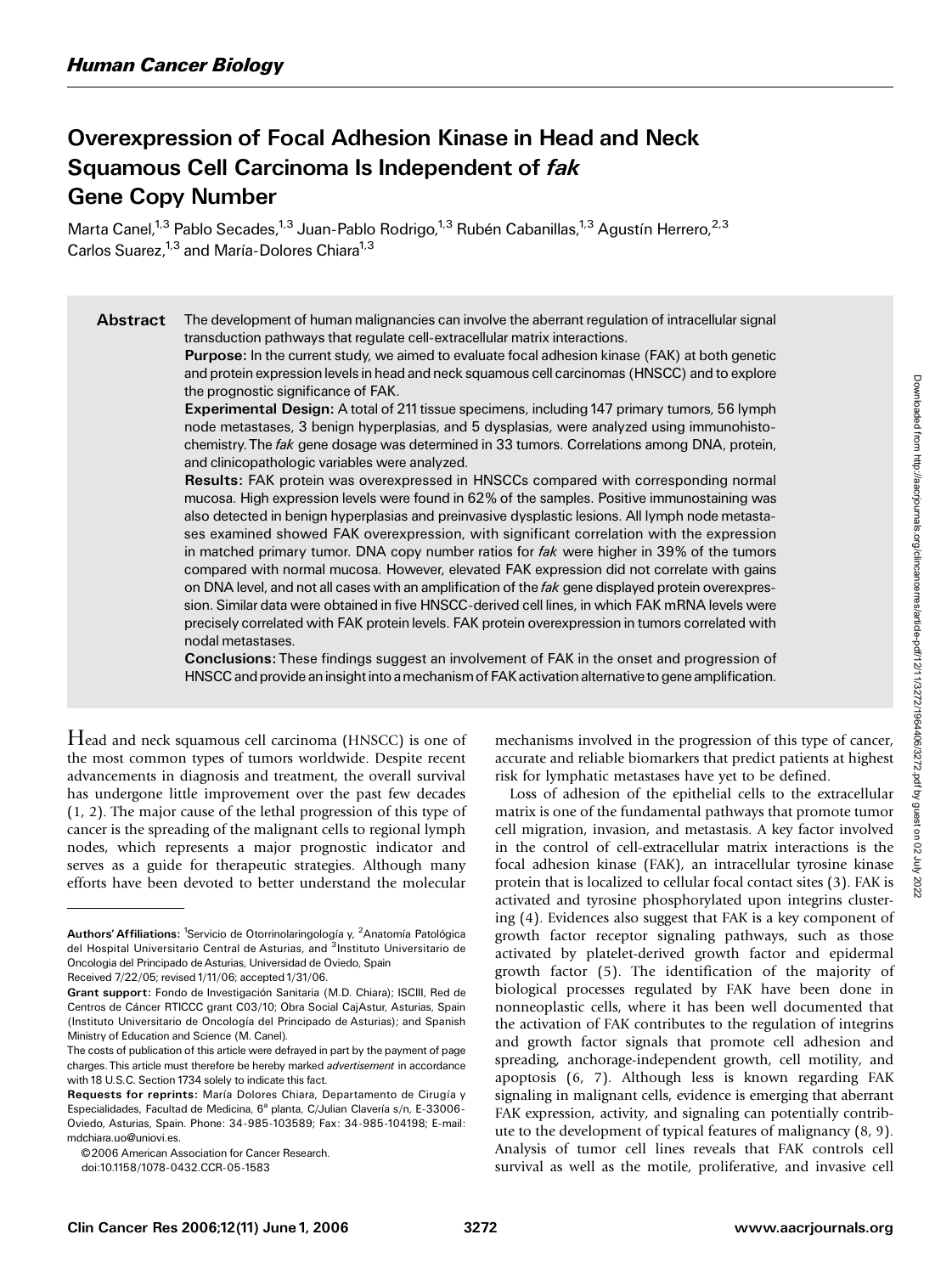phenotypes (10– 13). A recent report has also shown that FAK inhibition causes block of experimental metastasis formation (14). Additionally, FAK protein overexpression has been shown in tumor biopsy samples from sarcomas, astrocytomas, and carcinomas of the breast, colon, thyroid, prostate, oral cavity, liver, stomach, and ovary as well as in early preinvasive and metastatic lesions (see ref. 9 and references herein). Furthermore, FAK overexpression has been correlated with the invasive potential of a tumor and poor patient prognosis (15– 19).

Whereas FAK overexpression has been reported in several tumor types, the mechanism responsible for its overexpression has not been determined. Elevated FAK mRNA levels have been detected in colon, breast, prostate, and hepatocellular carcinomas (20). Increased fak gene copy number has been reported in invasive squamous cell carcinomas and some carcinoma cell lines (21). However, the level of gene amplification in cell lines was not precisely correlated with FAK protein expression. To our knowledge, there is no available report on the correlation between copy number change in the fak gene and its expression at the protein level in tumor tissue samples.

The purpose of this study was to evaluate FAK protein expression and fak gene copy number in patients with HNSCC aimed to determine whether changes in gene dosage is the mechanism responsible for FAK overexpression. We also studied the possible relationship of FAK protein deregulation with clinicopathologic variables and prognosis.

### Materials and Methods

Cell lines. The five established human HNSCC cell lines used in this study were kindly provided by Dr. R. Grenman (Department of Otolaryngology, University Central Hospital, Turkey, Finland; ref. 22). Cells were grown in DMEM supplemented with 10% fetal bovine serum, 100 units/mL penicillin, 200 μg/mL streptomycin, 2 mmol/L L-glutamine, 20 mmol/L HEPES (pH 7.3), and 100  $\mu$ mol/L nonessential amino acids. For immunocytochemical analysis, cells were plated on glass coverslips.

Tissue specimens. Paraffin-embedded surgical tissue specimens from 147 patients with HNSCC were obtained, following institutional review board guidelines, from the pathologic files of the Hospital Universitario Central de Asturias. To have a homogeneous population for survival analysis, 107 of these tumor samples were selected from the same location, the supraglottic larynx. In 56 cases, metastatic lymph nodes were also collected. In 33 cases, a portion of the surgical tumor tissue specimen was also obtained in the operating room: the tumor was sharply excised, placed in sterile tubes, snap-frozen in liquid nitrogen, and stored at  $-80^{\circ}$ C for Western blotting/multiplex ligation-dependent probe amplification (MLPA) analysis. In these cases, clinically normal adjacent mucosa was also collected. The remaining tissue was fixed in buffered formaldehyde, dehydrated in graded alcohol solutions, and embedded in paraffin for use in histologic analysis and immunohistochemical studies. Three benign hyperplasias/hyperkeratosis and five premalignant lesions (one mild dysplasia, two moderate dysplasias, and two severe dysplasias/carcinomas in situ) were also obtained from archival, paraffin-embedded blocks. Representative sections from tissue were used for immunohistochemical study, and the diagnosis was confirmed for each lesion by a pathologist (A.H.). Informed consent was obtained from each patient. None of them had received radiotherapy/chemotherapy before intervention.

Clinicopathologic data are shown in Table 1. The stage of disease was determined after the surgical resection of the tumor according to the tumor-node-metastasis staging system of the International Union Against Cancer, sixth edition (23). The histologic grade was determined according to the degree of differentiation of the tumor (Broder's classification). All patients were habitual tobacco and alcohol consumers.

Table 1. Correlations of FAK protein expression and patients and tumor variables

|                                               | n  |    | <b>FAK expression levels</b><br>in the primary tumor |                      |  |  |
|-----------------------------------------------|----|----|------------------------------------------------------|----------------------|--|--|
|                                               |    | ÷  | $+ + / + + +$                                        | P                    |  |  |
| pTclassification                              |    |    |                                                      |                      |  |  |
| $T_1$ - $T_2$                                 | 64 | 29 | 35                                                   | $0.126*$             |  |  |
| $T_3 - T_4$                                   | 83 | 27 | 56                                                   |                      |  |  |
| pN classification                             |    |    |                                                      |                      |  |  |
| $N_0$                                         | 62 | 31 | 31                                                   | $0.016*$             |  |  |
| $N_{+}$                                       | 85 | 25 | 60                                                   |                      |  |  |
| Disease stage                                 |    |    |                                                      |                      |  |  |
| $I - II$                                      | 36 | 18 | 18                                                   |                      |  |  |
| Ш                                             | 37 | 13 | 24                                                   | $0.236^{\dagger}$    |  |  |
| IV                                            | 74 | 25 | 49                                                   |                      |  |  |
| Histopathologic grade                         |    |    |                                                      |                      |  |  |
| Well differentiated                           | 72 | 33 | 39                                                   |                      |  |  |
| Moderately differentiated                     | 49 | 17 | 32                                                   | $0.103$ <sup>+</sup> |  |  |
| Poorly differentiated                         | 26 | 6  | 20                                                   |                      |  |  |
| Recurrence <sup>#</sup>                       |    |    |                                                      |                      |  |  |
| No recurrence                                 | 53 | 23 | 30                                                   | $0.662*$             |  |  |
| Recurrence                                    | 34 | 13 | 21                                                   |                      |  |  |
| *Fisher's exact test.<br>t Pearson $\chi^2$ . |    |    |                                                      |                      |  |  |

 $\pm$ Data of recurrence association with FAK expression levels considered only the 107 cases of supraglottic localization.

Immunohistochemical studies. The formalin-fixed, paraffin-embedded tissues were cut into 4-µm sections and dried on capillary gap glass slides (DakoCytomation, Glostrup, Denmark). The sections were deparaffinized with standard xylene and hydrated through graded alcohol into water. Antigen retrieval was done by heating for 10 minutes in a pressure cooker with citrate buffer. Proteinase K (DakoCytomation) treatment during 10 minutes was used for antigen retrieval. Tissue slides were placed for 20 minutes in a 3% hydrogen peroxide blocking medium and then allowed to react with mouse IgG anti-FAK monoclonal antibody clone 4.47 (Upstate Biotechnology, Inc., Lake Placid, NY) at 1:250 dilution for 1 hour and 30 minutes. Anti-FAK pY397 clone 14 (Becton Dickinson Transduction Laboratories, Erembodegem, Belgium) was used at 1:200 dilution. Immunodetection was done at room temperature on an automatic staining workstation (TechMate 1000, BioTek Solutions, Santa Barbara, CA) using the Envision peroxidase mouse system and diaminobenzidine chromogen as substrate (Envision Plus, DakoCytomation). Counterstaining with hematoxylin for 1 minute was the final step. After staining, the slides were dehydrated through graded alcohol and mounted with a coverslip using a standard medium. Negative controls with an omission of the antiserum from the primary incubation were also included. The slides were analyzed randomly by three of the authors without knowledge of clinicopathologic data. Positive immunostaining was observed in all tumor cells with equal intensity within a tumor specimen. Differences in the intensity of staining were observed between individual tumor samples. Therefore, tumor immunoreactivity was scored by taking into account the intensity of staining in tissue samples: +, slight staining (38% of the tumors) and ++/+++, moderate to strong staining (62% of the tumors).

Confocal immunofluorescence microscopy. Cells were fixed with 3.7% paraformaldehyde in TBS, permeabilized with TBS containing 0.5% Triton X-100 and 1% bovine serum albumin for 15 minutes, and blocked with 5% fetal bovine serum in TBS for an hour. Monoclonal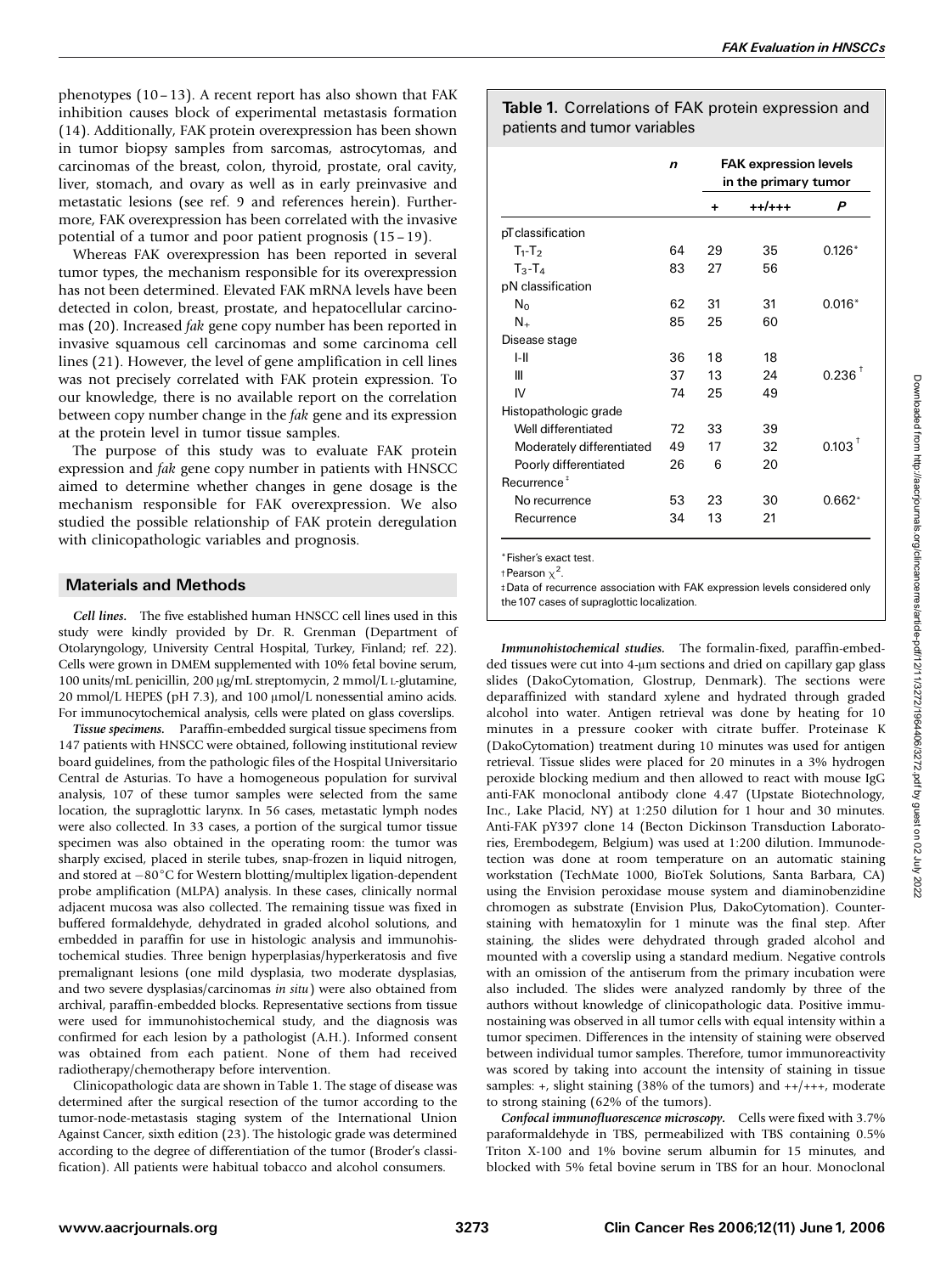anti-FAK pY397 (Biosource, Camarillo, CA) and anti-vinculin (Sigma, St. Louis, MO) antibodies were used at 1:100 dilution. Cells were washed and incubated with FITC- or Texas Red – conjugated anti-mouse or anti-rabbit IgG antibody (The Jackson Laboratory, Bar Harbor, ME) diluted 1:100 and examined using a confocal microscope (MRC600, Bio-Rad, Hercules, CA).

Western blotting. HNSCC-derived cell lines at 80% to 90% confluence were harvested by scraping on ice in lysis buffer containing 50 mmol/L HEPES (pH 7.9), 250 mmol/L NaCl, 5 mmol/L EDTA, 0.2% NP40, 10% glycerol, and protease inhibitors (0.5 mmol/L phenylmethylsulfonyl fluoride, 1 µg/mL aprotinin, 10 µg/mL leupeptin, 1 mmol/L Na3VO4). Tissue samples derived from cancer or normal mucosa were homogenized by three freeze-thawing cycles in identical ice-cold lysis buffer. Lysates were cleared by centrifugation  $(8,000 \times g)$ at  $4^{\circ}$ C for 5 minutes. The protein concentrations were determined in the supernatant with Bradford protein assay reagent (Bio-Rad). Equal amount of proteins (75 µg per lane) were resolved on 6% SDS-PAGE and transferred to Immun-Blot polyvinylidene difluoride membrane (Bio-Rad). Membranes were immunoblotted with mouse IgG anti-FAK antibody or anti-FAK (pY397) at 1:2,500 dilution. For protein load control, mouse monoclonal anti-a-tubulin antibody (Sigma-Aldrich, St. Louis, MO) was used at 1:5,000 dilution. Immunodetection was done with the enhanced chemiluminescence plus Western blotting detection system (Amersham Pharmacia Biotech, Piscataway, NJ).

RNA analyses. Total RNA was isolated from HNSCC cell lines with Nucleospin RNA II (Macherey-Nagel, Easton, PA) following the manufacturer's instructions with the addition of an extra acid phenol/ chloroform extraction followed by RNA precipitation. First-strand  $cDNA$  was synthesized from 5  $\mu$ g of total RNA using the Superscript first-strand synthesis system for reverse transcriptase (Invitrogen, Carlsbad, CA) with random primers according to the manufacturer's directions.

Real-time PCR was done in an ABI Prism 7000 Sequence Detection System (Applied Biosystems, Foster City, CA) using SYBR Green PCR Master mix (Applied Biosystems) and the thermocycler conditions recommended by the manufacturer. Each sample was analyzed for cyclophilin A to normalize for RNA input amounts and to perform relative quantification. Primers were designed using the computer program Primer Express (Applied Biosystems). Primers (forward, 5'-CTTCGGACAGCGTGAGAGAGA-3' and reverse, 5'-GACGCATTGT-TAAGGCTTCTTGA-3') were generated to exons 16 and 17 of the fak gene and used to amplify a 51-bp fragment. Primers (forward, 5'-CATCTGCACTGCCAAGACTGA-3' and reverse, 5'-TTGCCAAACACCA-CATGCTT-3') were generated to exons 4 and 5 of the cyclophilin A gene and used to amplify a 54-bp fragment. Melting curve analysis showed a single sharp peak with the expected  $T_{\rm m}$  for all samples. mRNA relative quantities were obtained using the  $2^{-\Delta\Delta Ct}$  method (24).

DNA analyses. Genomic DNA was isolated using the QIAmp DNA Mini kit (Qiagen, Inc., Chatsworth, CA) and subsequently treated with RNase A (1 unit/mL) at  $37^{\circ}$ C for 5 minutes. MLPA was done using a chromosome 8 – specific MLPA probe mixture (Medical Research Council-Holland, Amsterdam, the Netherlands). The principles of MLPA analysis of gene copy numbers are described elsewhere (25). This technique has been previously validated for the chromosome 8 probe set by array comparative genomic hybridization (26). The MLPA mixture contained 34 probes, covering 25 genes on chromosome 8, including a probe for the fak gene and nine control probes detecting genes on chromosomes 3, 5, 11, 12 and 13, and 17. MLPA analysis was done as previously described (25). Experiments were carried out in duplicate. Analysis of the amounts of the MLPA PCR products per gene was done at the Oviedo University DNA Analysis Facility on an ABI PRISM 3100 Genetic Analyzer platform (Applied Biosystems) according to the manufacturer's instructions.

Analyses were done with Genescan 3.7 (Applied Biosystems). Each gene peak area was divided by the sum of the nine control peak areas for that sample. These relative areas were then compared with the corresponding average relative area obtained from six normal mucosa

samples, thus creating a ratio (case/normal). The median ratio obtained from at least two independent experiments for each sample was considered the final result. For a normal mucosa, this ratio was expected to be 1. The cytogenetic interpretation for gains has been previously described (27). For statistical analyses, gene copy number change was scored by taking into account the following criteria: no gain, ratio of  $\leq$ 1.3 (61% of the cases); gain, ratio > 1.3 (39% of the cases).

To validate the MLPA technique, fak DNA copy number was also quantified by real-time PCR in six HNSCC tumor samples, five cell lines, and two normal DNA. PCR conditions were as described above. Primers (forward, 5'-AATGATGTAATCGGTCGAATTGAA-3' and reverse, 5'-TGGAGGCATTGGTAATCTTTCC-3') were generated to exon 22 of the fak gene and used to amplify a 51-bp fragment. The sla gene, also located at 8q24, was used as housekeeping gene, as no changes in copy number ratios had been observed by MLPA. Primers (forward, 5'-CCTGTGCCTTCCTCGTTCC-3' and reverse, 5'-GTTGCTAAACTGGCCG-CATAC-3') were generated to exon 2 of the sla gene and used to amplify a 51-bp fragment. fak gene relative quantity was obtained using the  $2^{-\Delta\Delta Ct}$  method (24). The relative quantity in each sample was normalized with the quantity in the normal DNA. Values higher than 1.44 were considered as gains, given that this value would be the expected fold change for an increase in one copy of the gene.

Statistical analyses. All statistical analyses were done using the SPSS statistical software version 8.0 (SPSS, Inc., Chicago, IL). Correlations among pT classification, pN classification, histopathologic grade or recurrence, and FAK protein expression were computed using the  $\chi$ test. This test was also used to compare fak copy number and FAK protein expression. For comparison between the intensity of FAK immunostaining in the primary tumor and the corresponding metastasis, the two-tailed Spearman's nonparametric correlation was employed. Survival curve was calculated using the Kaplan-Meier product limit estimate. Deaths from causes other than the index tumor or its metastases were not considered treatment failures, and these patients were censored in all analysis involving the length of survival. Differences between survival times were analyzed by the log-rank method.  $P < 0.05$  was considered statistically significant.

## Results

Immunohistochemical analysis of FAK expression in human HNSCC and premalignant lesions. Immunohistochemical analysis of FAK protein expression was done on 147 primary carcinomas, 56 nodal metastases, 3 benign hyperplasias, and 5 dysplasias.

All sections of primary tumors selected for study contained both normal and malignant epithelia. FAK labeling was identified in the morphologic normal mucosa, where staining was weak and confined to the basal cell layer of the epithelium with a cytoplasmic expression pattern (Fig. 1A). Positive staining was also observed in vascular endothelial cells and the acinary cells of the seromucose glands, whereas stroma cells showed negligible FAK expression.

Most tissue sections of the primary carcinomas contained a combination of normal, hyperplastic, dysplastic, and invasive tissue, providing us the possibility to compare levels of FAK expression in the different stages of epithelial transformation within the same genetic background. Interestingly, we observed FAK immunoreactive cells in the transformed but noninvasive epithelia adjacent to the tumor tissues. In contrast to the normal mucosa, the cytoplasmic staining of those epithelia was not restricted to the basal cell layer but extended towards cells in the intermediate layer in hyperplastic epithelia (Fig. 1B) and towards all the cell layers in the dysplastic epithelia (Fig. 1C). Immunohistochemistry of benign isolated hyperplasias and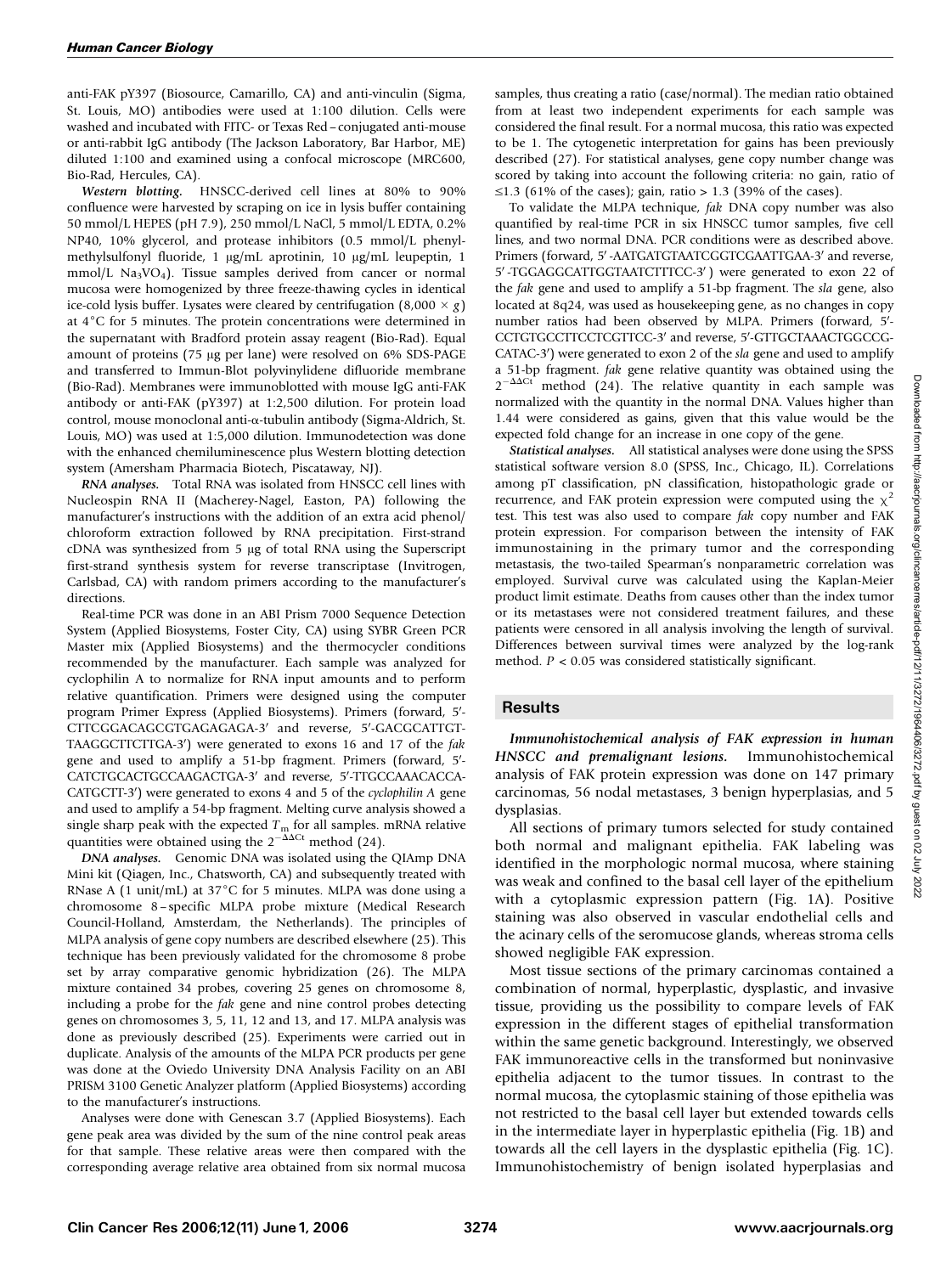

Fig. 1. FAK expression by immunohistochemistry (A-F) and Western blot (G) in normal, noninvasive transformed epithelia and HNSCC samples. A, immnostaining of normal mucosa. B and C, immunostaining of pathologically modified epithelia adjacent to tumor mass  $(B, hyperplasia; C, dysplasia)$ . D-F, FAK expression in tumor tissue samples showing a weak (D), moderate (E), or strong (F) immunostaining. Note that the sample with weak FAK staining of the tumor cells shows intense immunostaining of blood vessels. Original magnifications,  $\times$  200 (4-C),  $\times$ 400 (D-F). G, Western blot analysis of FAK and FAK pY397 expression in paired normal and tumor tissue samples from 14 patients with HNSCC (T, tumor tissue; N, normal tissue). The ratio FAK/FAK pY397 was estimated by densitometry.

isolated dysplastic lesions yielded similar pattern of immunostaining (data not shown).

In marked contrast to the normal epithelium, FAK expression in the tumor tissue displayed a homogeneous distribution throughout the whole tumor area. The intensity of staining varied among individual tumors: 56 (38%) of the tumors showed a weak immunostaining (Fig. 1D), whereas 91(62%) displayed a moderate to strong FAK expression (Fig. 1E-F).

The expression of FAK in primary tumor tissues and patientmatched normal epithelium was also evaluated by Western blot analyses in 14 patients included in the above histologic studies. As shown in Fig. 1G, different levels of expression of FAK were observed in tumors, whereas little or no expression was detected in the adjacent normal epithelium. The Western blot analysis agreed with the immunohistochemical analysis in clinical samples. Cases 1 and 2 were from the group with weak FAK staining based on immunohistochemical data, whereas the other cases were from the group with moderate to strong FAK staining. Given that autophosphorylation of FAK at Y397 is a crucial event for its activation and function, expression of FAK pY397 was also analyzed in these samples. Immunoblotting with anti-FAK (pY397) antibody yielded similar data to those obtained with anti-FAK antibody in most samples (Fig. 1G).

In 56 patients, paired lymph node metastases were available for immunostaining. As in the primary tumors, the staining was detected in the cytoplasm, and the positive tumor cells were homogeneously distributed. Moderate to strong intensity of staining was observed in 73% of the samples. Interestingly, there was a significant correlation between the intensity of staining in the metastases and in the matched tumor samples (Spearman's rho correlation,  $P < 0.001$ ).

Assessment of fak gene copy number ratios in HNSCC tumors. MLPA was done in 33 carcinomas and 6 normal tissues. DNA copy number ratios for fak were significantly higher in 39% of the tumors compared with normal mucosa. The MLPA analysis of gene copy numbers has been widely validated by different authors using the comparative genomic hybridization technique (26). Here, the findings of the MLPA analysis were confirmed by real-time PCR analysis in six tumor samples (see Supplementary Data). Comparison of the genetic and protein expression data revealed that there was not statistically significant difference in FAK expression between tumors with and without gain of the fak gene (Table 2, Fisher's exact test,  $P = 1.000$ ).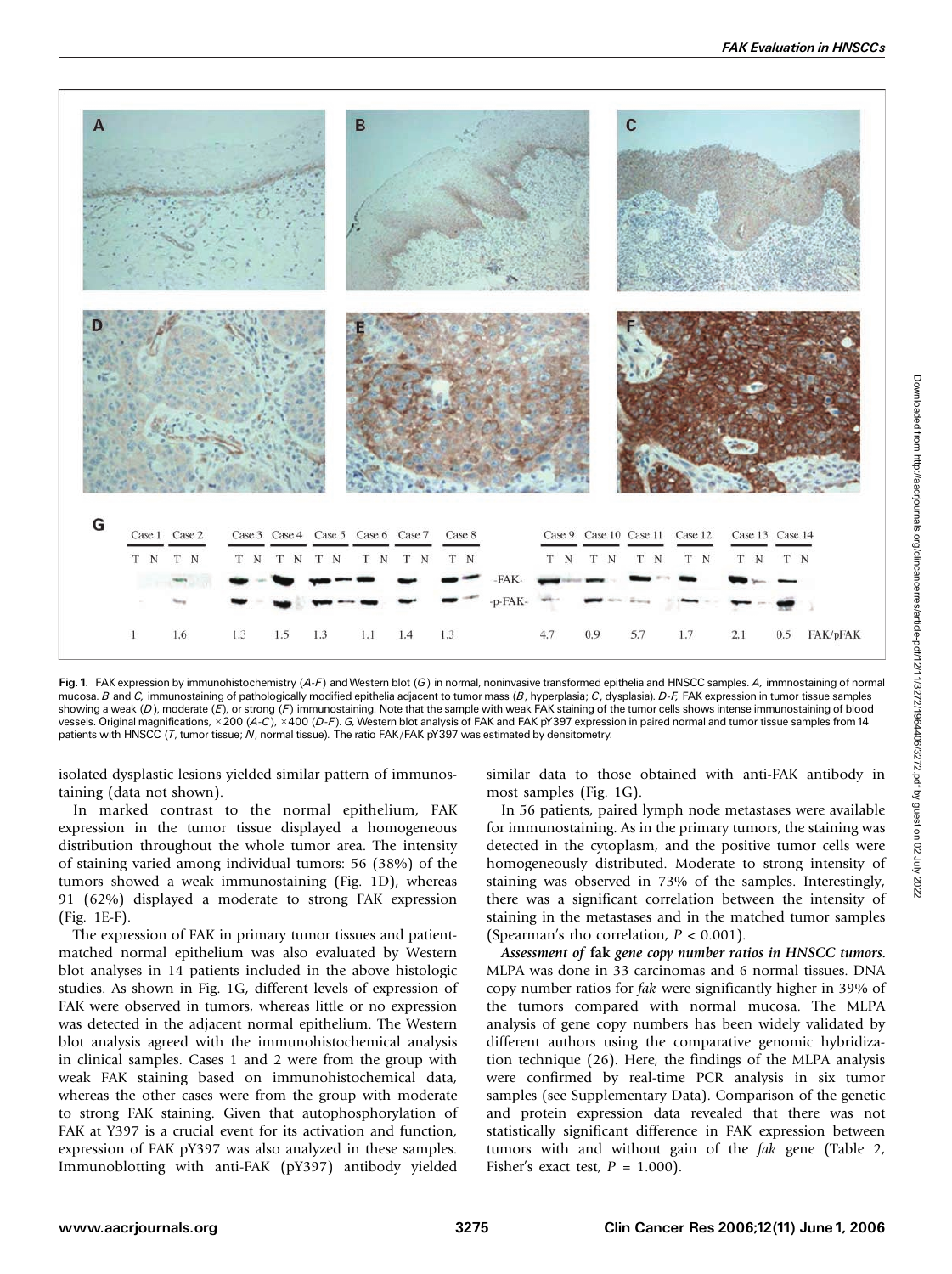| Table 2. Comparison of the FAK protein and fak gene<br>levels in HNSCCs |    |       |                            |      |  |  |  |  |
|-------------------------------------------------------------------------|----|-------|----------------------------|------|--|--|--|--|
| FAK expression levels n<br>in the primary tumor                         |    |       | fak gene copy number ratio |      |  |  |  |  |
|                                                                         |    | < 1.3 | >1.3                       |      |  |  |  |  |
|                                                                         | 9  | 5     | 4                          | 1000 |  |  |  |  |
| $++/+++$                                                                | 24 | 15    | 9                          |      |  |  |  |  |

The MLPA data also showed that fak gene overrepresentation was frequently associated with gains of two other cancer-related genes located in close proximity to fak at 8q24, ptp4a3 and khdrbs3 (Table 3). Comparative analysis of these genetic alterations revealed that all carcinomas with fak gain displayed ptp4a3 amplification, and 69% of the tumors with fak amplification also had an increase in khdrbs3 DNA copy number. Regarding *myc*, which resides 13.1 Mb more centromeric than fak, our data revealed that 31% of the carcinomas with *fak* amplification also harbored gains of  $myc$ .

Expression of FAK in SCC-derived cell lines. The expression of FAK at the protein level was also investigated by Western blot in five HNSCC-derived cell lines. FAK was expressed at high levels in SCC38 and SCC40, at moderate levels in SCC42B, and at low levels in SCC2 and SCC29 (Fig. 2A). In agreement with these data, FAK pY397 was detected in SCC40 cells at higher levels than in SCC29 cells (Fig. 2B). Focal contact sites, detected by anti-vinculin staining, were detected in SCC40 cells but not in SCC29 cells (Fig. 2C). Accordingly, FAK pY397 localized to vinculin-containing focal adhesions in SCC40 cells, whereas it was weakly detected in the cytoplasm in SCC29 cells.

The fak gene dosage in cell lines was quantified by both MLPA and real-time PCR techniques. As observed in tumors, both techniques yielded similar results. Gains in gene copy number were detected in three of the five cell lines compared with normal mucosa (Fig. 2A). The SCC38 and SCC42B cell lines, in which FAK was expressed at high/moderate levels, also exhibited increases in fak DNA. Similarly, the SCC29 cell line expressed low levels of FAK, and the fak gene dosage was not altered. However, increased fak DNA was detected in SCC2 cells, which expressed low levels of the protein; in addition, gene dosage was not altered in SCC40 cells, although this cell line expressed high levels of the FAK protein.

We also evaluated FAK mRNA expression levels by real-time reverse transcription-PCR analyses (Fig. 2A). The SCC38, SCC40, and SCC42B cell lines with high levels of FAK displayed associated overexpression at the mRNA levels compared with the SCC2 and SCC29 cell lines that expressed lower levels of the protein and also the mRNA. Comparison of the DNA, mRNA, and protein data in HNSCC-derived cell lines revealed that the protein expression levels strongly correlated with the mRNA levels (Pearson  $\chi^2$  test, P < 0.001) but not with the fak DNA dosage (Pearson  $\chi^2$  test, P = 0.553).

FAK protein expression and clinicopathologic variables. Table 1 presents the association of FAK protein expression with clinicopathologic variables. No relationship was observed between FAK protein expression levels and pT stage, disease stage, or histopathologic differentiation. There were significant differences between those tumors with and without metastases.

Higher expression levels of FAK were associated with nodal metastases (Fisher's exact test,  $P = 0.016$ ).

FAK protein expression and disease course. Given that the location of HNSCC notably influences disease course and prognosis, we have selected a homogeneous group of patients with tumors from the same localization (supraglottic larynx) for assessment of the putative role of FAK protein expression on clinical evolution of the disease. This group of patients was well balanced by tumor stage and grade, treated in the same way, and with complete follow-up.

Twenty patients that died from causes not related to the index tumor were excluded of the recurrence analysis. Of the remaining 87 cases, 6 cases developed local recurrence, 24 cases regional recurrence, and 3 cases distant metastasis. FAK protein overexpression was not associated with tumor recurrence (Table 1). On the other hand, although patients with high levels of FAK expression had a poorer disease-specific survival, it did not reach statistical significance (log-rank test,  $P = 0.554$ ; Fig. 3).

# Discussion

Our data provide evidence for the overexpression of FAK protein in HNSCC progression. Given the established role of FAK in the regulation of integrin and growth factor signaling, our data suggest that the deregulation of FAK during head and neck tumor cell progression may have an active role in the development, maintenance and, perhaps, invasion process of HNSCC. Our data also show that overexpression of FAK in HNSCC can occur without alteration in the fak copy number, suggesting that FAK overexpression due to mechanisms other than structural amplification is probably significant in the pathogenesis of HNSCC.

To our knowledge, there are only two published reports on FAK protein expression in tumors of the upper aerodigestive tract (28, 29). None of these studies examined the relation between the expression of FAK and clinicopathologic findings or survival rates. In addition to these studies on protein expression levels, increased fak gene copy number and gene amplification have been previously identified in several tumor

**Table 3.** Comparison of genetic gains of *fak* and three cancer-related genes located at 8q24

| Locus                        | Gene    | Mb to 8p telomer | fak gene*   |         |      |
|------------------------------|---------|------------------|-------------|---------|------|
|                              |         |                  | $\mathbf n$ | No gain | Gain |
| 8q24.12                      | myc     |                  |             |         |      |
|                              | No gain | 128,40           | 24          | 15      | 9    |
|                              | Gain    |                  | 5           | 1       | 4    |
|                              | Loss    |                  | 4           | 4       | 0    |
| 8q24.2<br>khdrbs3<br>No gain |         |                  |             |         |      |
|                              | 136,30  | 21               | 17          | 4       |      |
|                              | Gain    |                  | 12          | 3       | 9    |
| 8q24.3                       | ptp4a3  |                  |             |         |      |
|                              | No gain | 142,10           | 4           | 4       | Ω    |
|                              | Gain    |                  | 29          | 16      | 13   |

\*Location is 141,50 Mb to 8p telomer.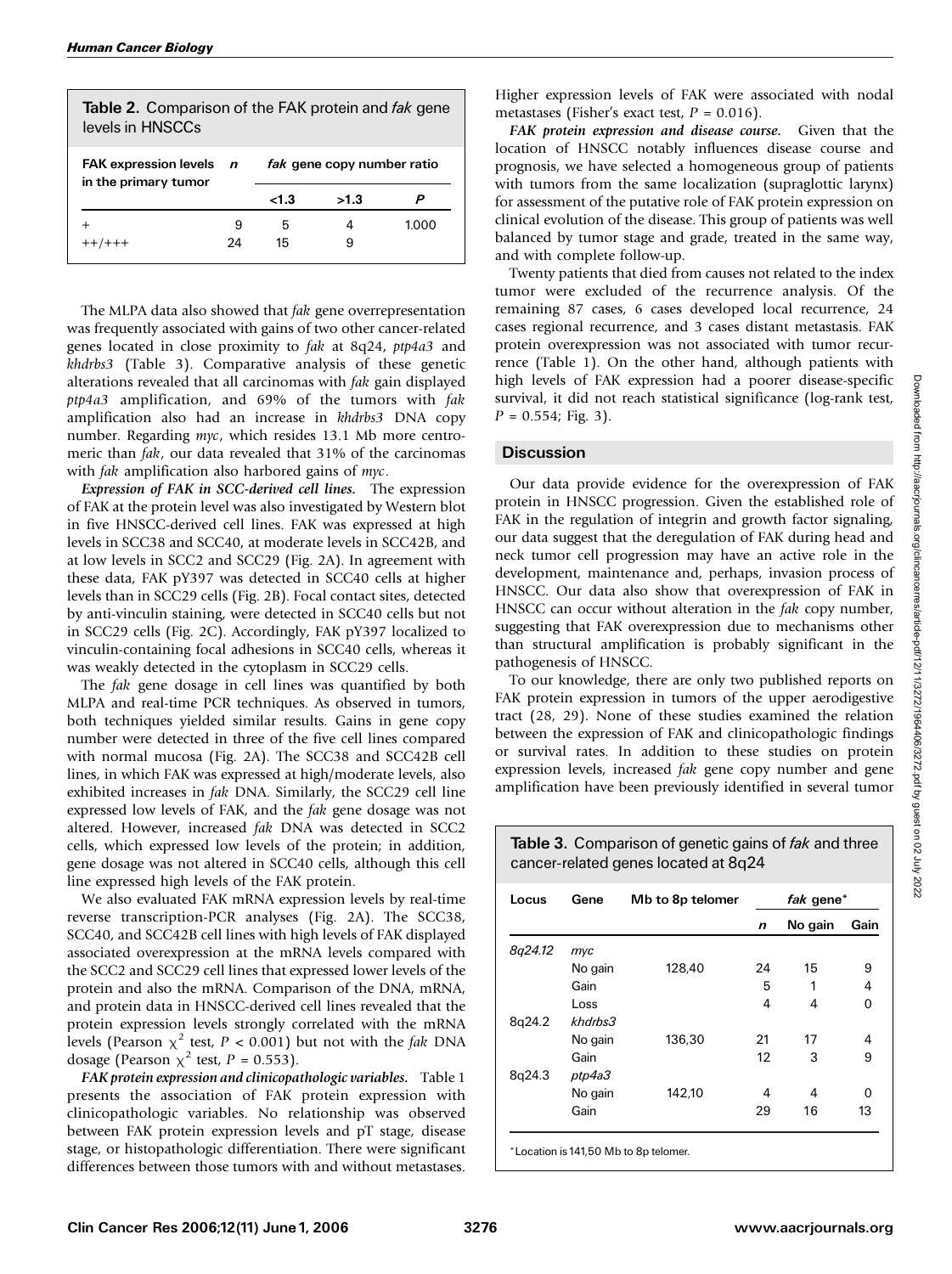

Fig. 2. FAK expression in HNSCC-derived cell lines. A, Western blot showing different FAK protein expression levels in HNSCC cell lines.  $\alpha$ -Tubulin was analyzed as a control for gel protein loading. FAK mRNA and DNA relative quantities are indicated for each cell line. B, Western blot showing different FAK pY397 protein expression levels in SCC29 and SCC40 cells. C, immunocytochemistry showing that vinculin-containing focal contact sites are detected in SCC40 cells but not in SCC29 cells. FAK pY397 colocalize with vinculin in SCC40 cells whereas detected in the cytoplasm in SCC29 cells.

cell lines including head and neck (21). However, there is no available report on the correlation between copy number change in the fak gene and its expression at the protein level in tumor tissues.

We show here for the first time that FAK overexpression occurs in all stages of head and neck epithelial tumorigenesis. FAK up-regulation in premalignant lesions of HNSCC was detected not only in noninvasive transformed epithelia adjacent to the tumor tissues but also in isolated benign hyperplasias and in dysplastic lesions of the larynx that had not yet acquired the fully malignant and invasive phenotypes. Previous immunohistochemical studies revealed FAK overexpression in the preinvasive forms of breast, colon, and oral cancers (16, 28). These data suggest that up-regulation of FAK could be a functionally significant event in epithelial transformation and have biological significance in the early development of HNSCC and other types of cancer. Indeed, McLean et al. recently showed that loss of FAK expression from the hyperproliferative epidermal region of papillomas is incompatible with malignant progression (30). Our finding of FAK overexpression in the premalignant lesions of head and neck provides additional support for the involvement of this protein in malignant conversion. Regarding primary carcinomas, moderate to high FAK expression levels were detected in 62% of the tissues, in agreement with previous reports on laryngeal and oral squamous carcinomas (28, 29). Interestingly, the immunohistochemical data also showed that the level of FAK overexpression was significantly maintained in the progression of the tumor from its primary site to the lymph node



Fig. 3. Kaplan-Meier analysis showing disease-free survival stratifying patients according to FAK immunostaining levels.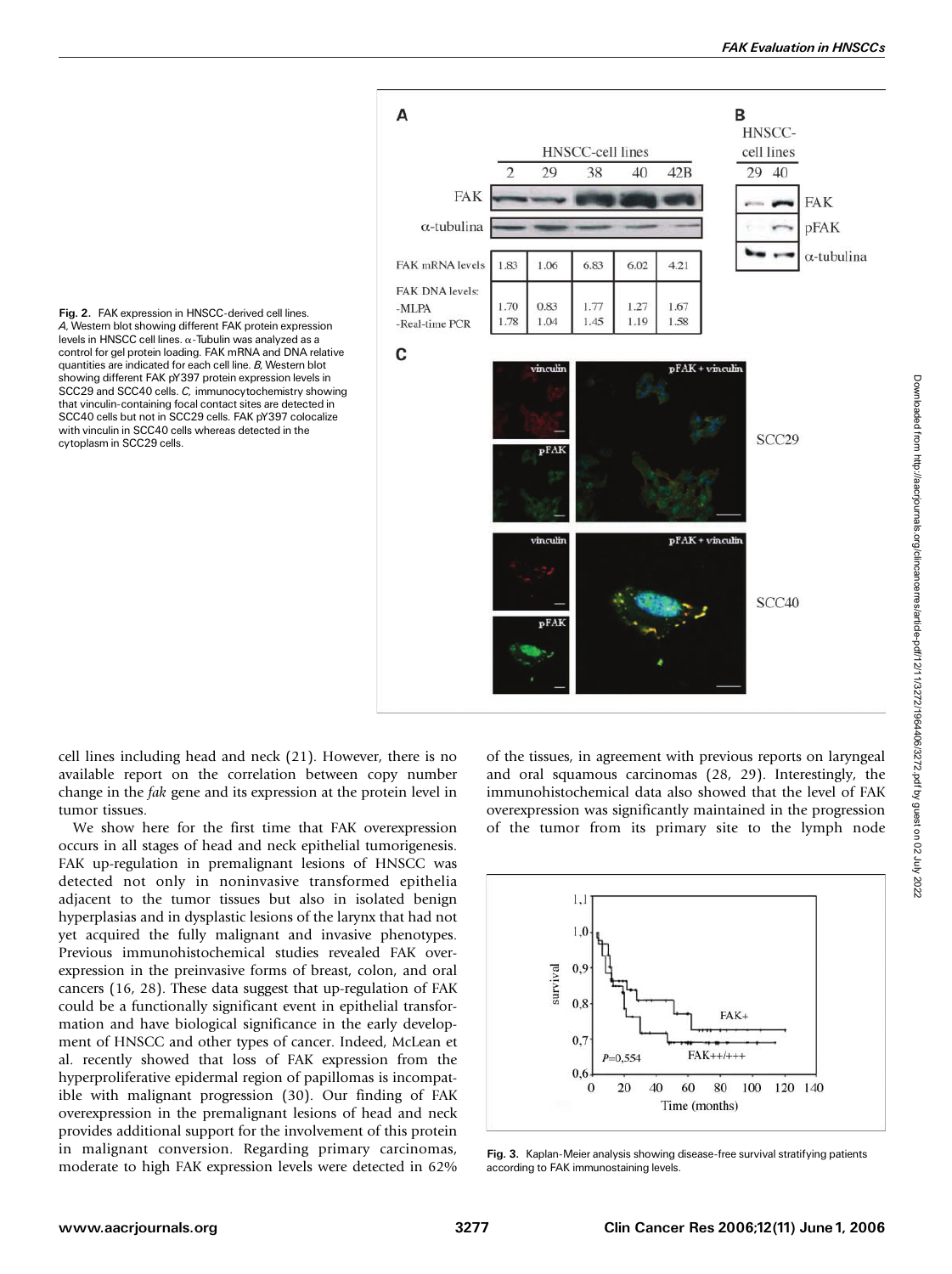metastases, which suggest a role of FAK in the invasion process of HNSCC. FAK overexpression in metastasis has been previously reported on other cancer types (15, 16).

Our analysis revealed that HNSCC frequently harbor fak gene gains. This was also detected in HNSCC-derived cell lines. However, in both tumors and HNSCC-derived cell lines, FAK overexpression did not correlate significantly with fak DNA copy number ratios. Therefore, although altered gene dosage could play a casual role in FAK overexpression in some HNSCC, a different level of regulation must exist in others. We show here that FAK expression at the mRNA level in the HNSCC cell lines showed strong correlation with the protein expression levels. Actinomycin D time course experiments revealed that the FAK mRNA half-life is similar in cell lines with different FAK mRNA expression levels.<sup>4</sup> Therefore, the differences of FAK mRNA levels in those cell lines do not seem to be the result of a post-transcriptional regulatory event. Based on these observations, we propose that the mechanisms of FAK up-regulation in HNSCC likely involve regulatory pathways at the level of transcription. However, these data on mRNA must await confirmation in tumor samples. Our attempts to quantify FAK mRNA levels by real-time reverse transcription-PCR in tumor samples yielded nonconclusive results as the FAK mRNA levels in normal mucosa were quite heterogeneous, probably due to variable contamination with glands and vessels, which express FAK protein at high levels. An intriguing possibility is that p53 loss or mutation in HNSCC could contribute to increased FAK transcription. Indeed, recent report showed that p53 binding to the FAK promoter was able to suppress expression of FAK (31). The role of p53 on FAK deregulation in tumors warrants further investigation.

Agochiya et al. suggested that fak gene gain could potentially contribute to the selection pressure for structural amplification of the 8q24 region, at least in HNSCC cell lines (21). However, our in vivo data revealed that the FAK DNA and protein levels were not correlated in tumor samples, which suggests that it is unlikely that FAK provides the driven force for maintaining increased dosage of the 8q24 locus in HNSCC. The most plausible explanation is that fak is a bystander gene that is physically located close to a gene/s critical to selective amplification of the 8q24 region. fak gene is flanked by two cancer-related genes, khdrbs3 and ptp4a3, that were found frequently coamplified with fak. Protein expression studies of these candidate genes must be carried out to determine whether they are crucial and drive the selection of the chromosomal aberration of 8q24. Regarding myc, the paradigmatic oncogen of 8q24, our data revealed that only 30% of the tumors with fak gene gain harbored myc amplification. Therefore, amplification

of the genomic region that contains fak, khdrbs3, and ptp4a3 genes can occur independently of amplification of myc. Together, these data suggest that a gene or genes, other than fak residing close to fak in the 8q24 amplicon, when overrepresented may play a role in the progression of HNSCC. The putative role of khdrbs3 and/or ptp4a3 as "driver" gene/s of 8q24 amplification should be further explored.

Several reports have described correlations between FAK expression and reduced survival rates (17 – 19, 32). In contrast with those studies, our data showed that there was not a statistically significant association of FAK overexpression in supraglottic carcinomas with tumor recurrence or diseasespecific survival. FAK overexpression has also been previously correlated with tumor invasiveness and lymph node metastasis in other types of cancer  $(15-19)$ . We show here that FAK overexpression in HNSCC is significantly associated with the presence of lymph node metastases. To our knowledge, this is the first report showing a relationship of FAK overexpression with nodal metastasis in HNSCC. Therefore, FAK could be a critical molecular mediator of the regional aggressiveness of HNSCC, which is a major cause of mortality in patients with this type of cancer. FAK regulates key cellular properties that could mediate invasion activity, such as cell migration, invasion, adhesion, and survival. Of interest, FAK is a key convergence point of both integrins and growth factor regulated signals, which are frequently deregulated in HNSCC (33, 34). These data suggest that FAK may serve as an attractive therapeutic target as a node of integration and coordination of different proinvasive and prosurvival signals activated in HNSCC.

In conclusion, FAK overexpression is a frequent and early event in HNSCC that is maintained during tumor progression. Overexpression of FAK in these carcinomas is associated with the presence of lymph node metastasis. These data suggest that the deregulation of FAK during HNSCC progression may have an active role in the development, maintenance and, perhaps, invasion process of this type of tumors. However, FAK expression does not seem to be a good indicator of patient outcome. On the other hand, FAK expression can be independent of the copy number of fak. Therefore, FAK overexpression due to pathways other than structural amplification is probably significant in the pathogenesis of HNSCC, and the precise mechanisms of regulation in these tumors must be sought.

## Acknowledgments

We thank Margaret C. Frame and members of her laboratory for their contributions to the inmunocytochemical imaging studies; Aurora Fernández, Inés Argüelles, Olivia García, and Marta Sanchez for technical assistance; and M. Hermsen for crit-

#### References

- 1. Sankaranarayanan R, Masuer E, Swaminathan R, Ferlay J, Whelan S. Head and neck cancer: a global perspective on epidemiology and prognosis. Anticancer Res 1998;18:4779-86.
- 2. Forastiere A, Koch W,Trotti A, Sidransky D. Head an neck cancer. N Engl J Med 2001;345:1890-900.
- 3. Schaller MD, Borgmana CA, Cobb BS, Vines RR, Reynolds AB, Parsons JT. pp125FAK, a structurally unique protein tyrosine kinase associated with focal
- adhesions. Proc Natl Acad Sci U S A 1992;89:  $5192 - 6.$
- 4. Kornberg L, Earp HS, Parsons JT, Schaller M, Juliano RL. Cell adhesion or integrin clustering increases phosphorylation of a focal adhesion-associated tyrosine kinase. J Biol Chem 1992;267:23439 ^ 42.
- 5. Sieg DJ, Hauck CR, Ilic D, et al. FAK integrates growth factor and integrin signals to promote cell migration. Nat Cell Biol 2000;2:249-56.
- 6. Schlaepher DD, Hauck CR, Sieg DJ. Signaling through focal adhesion kinase. Prog Biophys Mol Biol 1999;71:435 - 78.
- 7. ParsonsTJ, Martin KH, Slack JK,Taylor JM,Weed SA. Focal adhesion kinase: a regulator of focal adhesion dynamics and cell movement. Oncogene 2000;19:  $5606 - 13$
- 8. Gabarra-Niecko V, Schaller MD, Dunty JM. FAK regulates biological processes important for the

<sup>&</sup>lt;sup>4</sup> P. Secades and M.D. Chiara, unpublished observations. The article of the article.